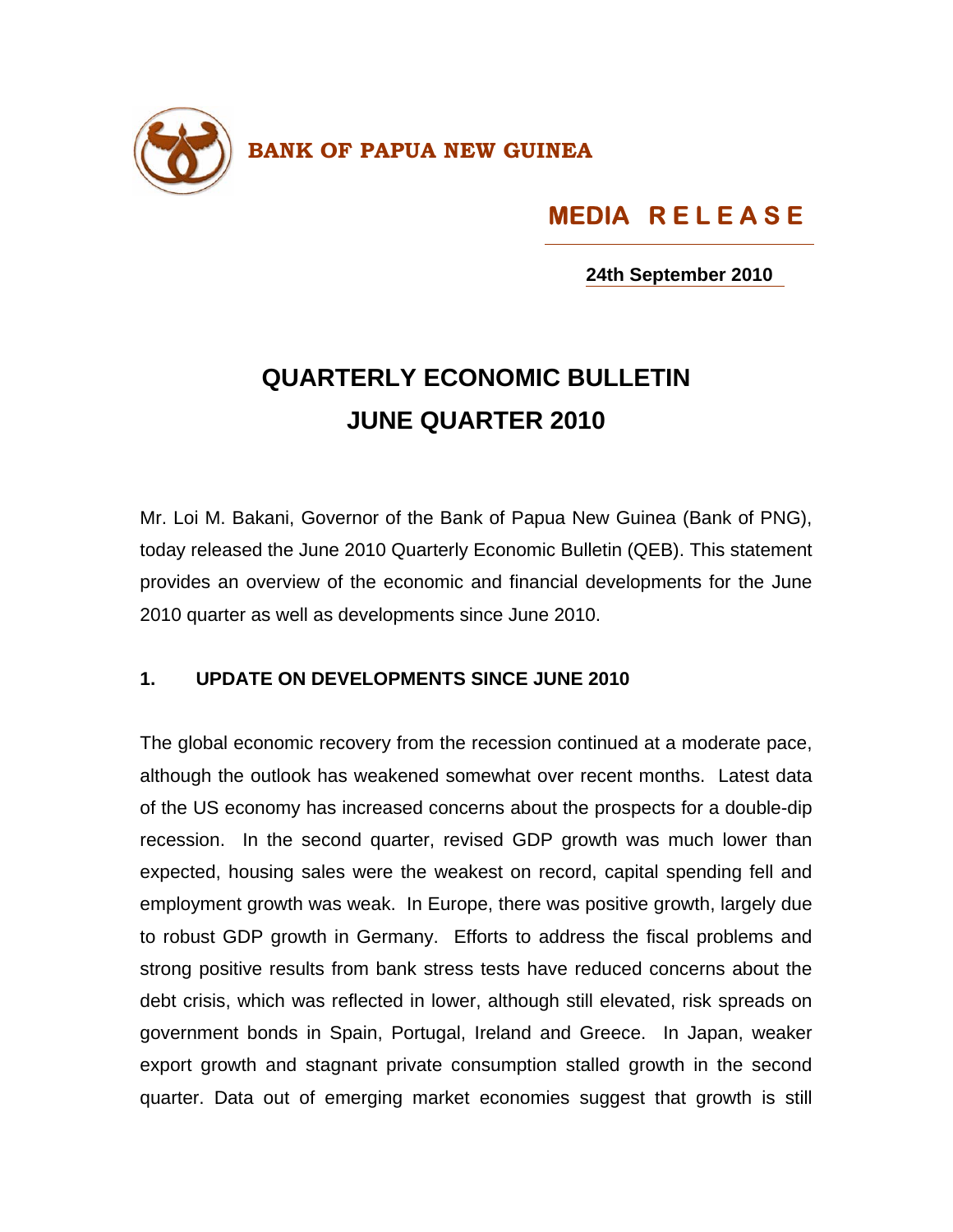strong but moderating. Most notably, growth in China slowed to 10.3 percent in the second quarter of 2010 from 11.9 percent in the first quarter. Headline inflation generally decreased globally, largely reflecting the pass-through of previous declines in oil and other commodity prices.

Mr. Bakani explained that weaker global growth expectations have contained commodity prices somewhat over recent months, especially crude oil. For Papua New Guinea, export receipts should still be higher this year, with the average prices of gold, copper, palm oil and coffee expected to be higher than in 2009. Since the end of June, international prices of Papua New Guinea's major export commodities showed mixed trends. Gold and oil prices fluctuated but returned to their levels as at the end of June, while copper, palm oil, and coffee prices have increased. The expected commencement of production at the Ramu Nickel-Cobalt project has been delayed due to legal issues, so its anticipated contributions to the trade and current account will also be postponed. Construction work on the LNG project will increase imports, which can offset the surplus in the current account. However, there have been reported delays in some aspects of the construction work, and import growth may not be as high as expected.

Higher export commodity prices should lead to higher corporate taxes for the Government in 2010. This has been the case up to the June quarter with a budget surplus reported for the first six months of 2010. The surplus is expected to be appropriated through a Supplementary Budget for 2010.

In the foreign exchange market, the US dollar appreciated against all major currencies during the June quarter of 2010. This largely reflected investors' decision to invest in the US due to the debt crisis in the Euro zone. The US dollar appreciated by 7.9 percent against the euro, 4.4 percent against the pound sterling, 1.6 percent against the yen, and 2.2 percent against the Australian dollar. Since June, however, some of these flight-to-safety flows have been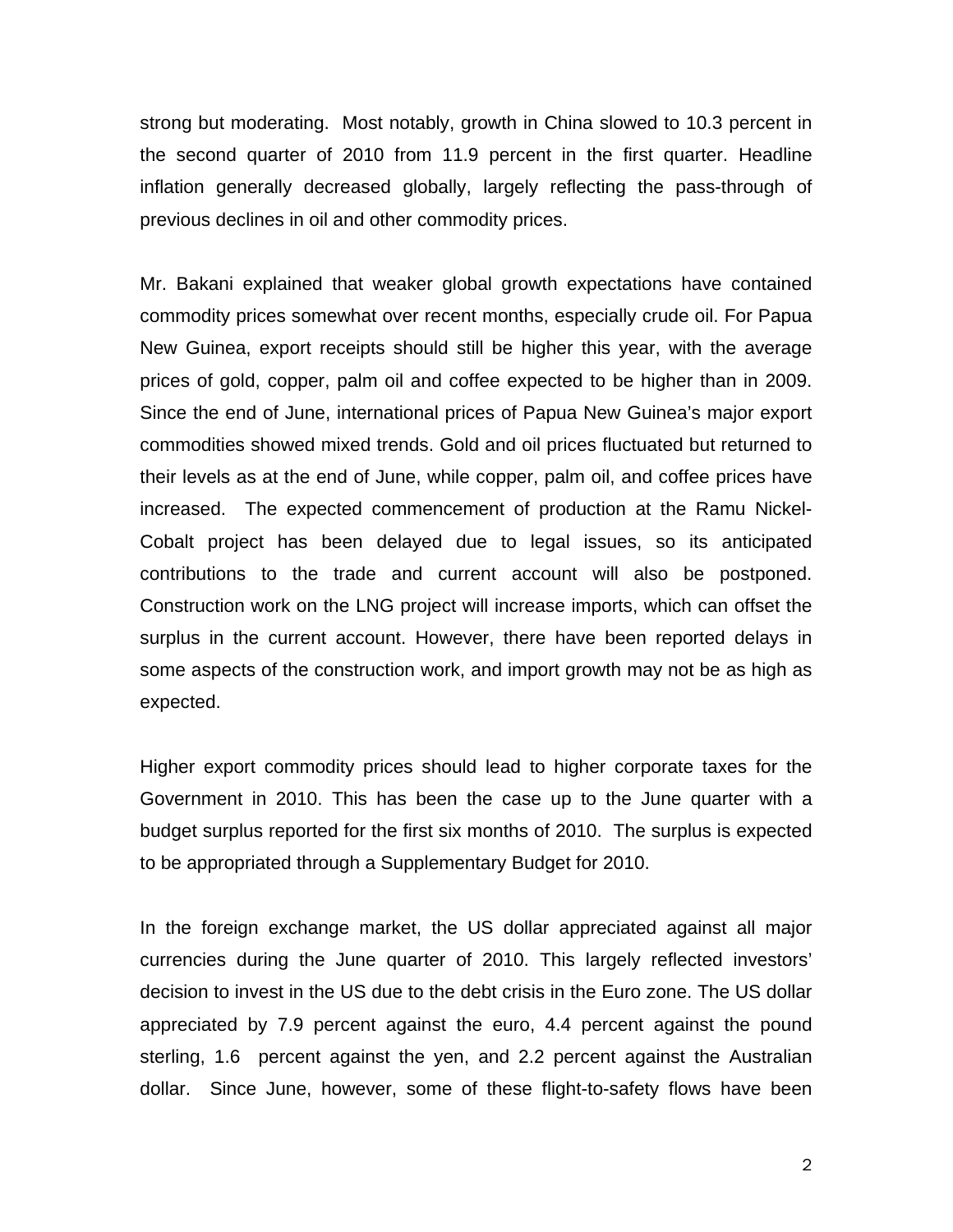reversed due to improved economic indicators out of Europe in contrast to weaker economic data out of the US.

After June, the kina appreciated against the US dollar, reaching a high of 37.20 cents on 28<sup>th</sup> July, and settling at 37.10 cents on 22<sup>nd</sup> September 2010. Most of the appreciation occurred in the last two weeks of July, when the International Finance Corporation brought in funds for the acquisition of equity in the Bank South Pacific. During the same period, the US dollar has depreciated somewhat against the Australian dollar, due to weaker economic data from the US economy. This, in turn, led the kina to depreciate against the Australian dollar from 42.25 cents at the end of June to  $38.80$  cents as at  $22<sup>nd</sup>$  September.

Inflation has increased as shown by the June quarter outcome of the Consumer Price Index (CPI). Consistent with the Bank's Monetary Policy Statement (MPS) released in March 2010, the Bank continues to take a cautious approach in its monthly monetary policy decisions by maintaining the Kina Facility Rate (KFR) at 7.0 percent in the first nine months of 2010.

There have been no changes to the commercial banks' Indicator Lending Rates (ILR) spread, which has been at 10.95-11.95 percent since the end of March 2009. Deposit rates of the commercial banks decreased across all maturities as did the rates for the Central Bank Bills (CBBs). The declining rates are attributed to excess liquidity in the banking system, which is due to high foreign exchange inflows and increased Government spending.

The level of gross foreign exchange reserves increased from US\$2,580 (K7,168) million at the end of June 2010 to US\$2,781.0 (K7,376.6) million as at  $22^{nd}$ September 2010.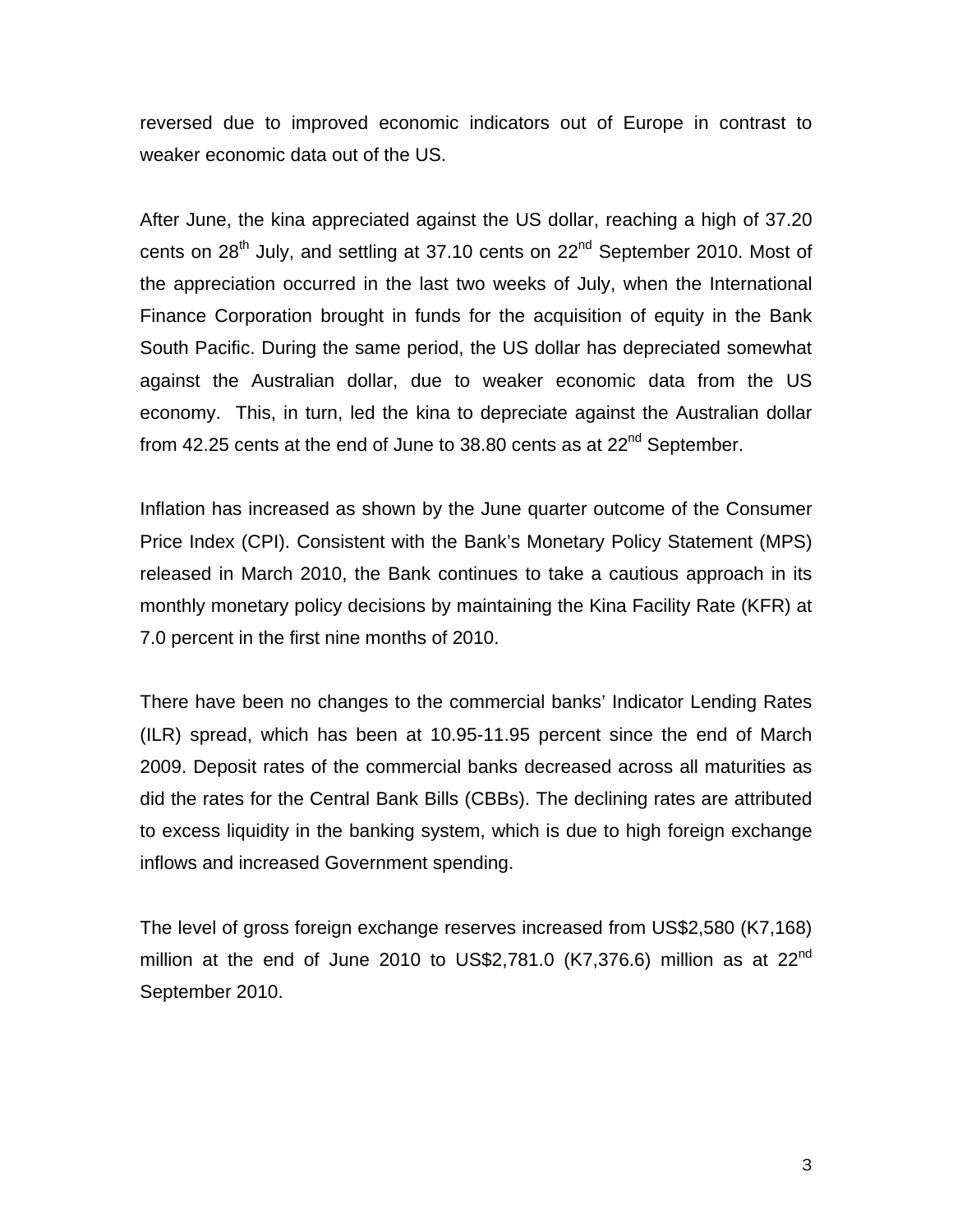## **2. OVERVIEW OF THE DEVELOPMENTS IN THE JUNE QUARTER OF 2010**

Economic indicators available to the Bank of Papua New Guinea (the Bank) indicate that economic activity picked up in the June quarter of 2010. This was supported by: an increase in the total level of employment; continued growth in credit extended by commercial banks to the private sector; increased in export volumes and values, induced by higher international prices of major export commodities; increased Government expenditure; and increased domestic demand associated with the LNG project. The annual headline inflation rate was 6.2 percent in the June quarter of 2010, compared to 5.0 percent in the March quarter. The kina appreciated against most major currencies, except the US dollar and Japanese yen, and resulted in the Trade Weighted Index (TWI) appreciating by 0.4 percent in the June quarter. With the pick up in inflation and underlying inflationary pressures, the Bank has taken a cautious approach in its stance of monetary policy by maintaining the policy signaling rate, the monthly Kina Facility Rate at 7.0 percent over the quarter.

Data from the Bank's Business Liaison Survey (BLS) showed that the total nominal value of sales in the private sector decreased by 2.0 percent in the March quarter of 2010, compared to an increase of 10.4 percent in the December quarter of 2009. Excluding the mineral sector, sales decreased by 1.2 percent in the March quarter, following an increase of 6.6 percent in the previous quarter. By sector, all sectors recorded decreases, except the building and construction, agriculture/forestry/fisheries, and transportation sectors. The decline was attributed to lower consumer demand after the end of the Christmas-new year period, lower oil sales and a drop in gold production. By region, sales declined in the National Capital District (NCD), Islands and Highlands regions, which more than offset the increases in Southern, Morobe and Momase regions. Over the twelve months to March 2010, total sales increased by 23.0 percent.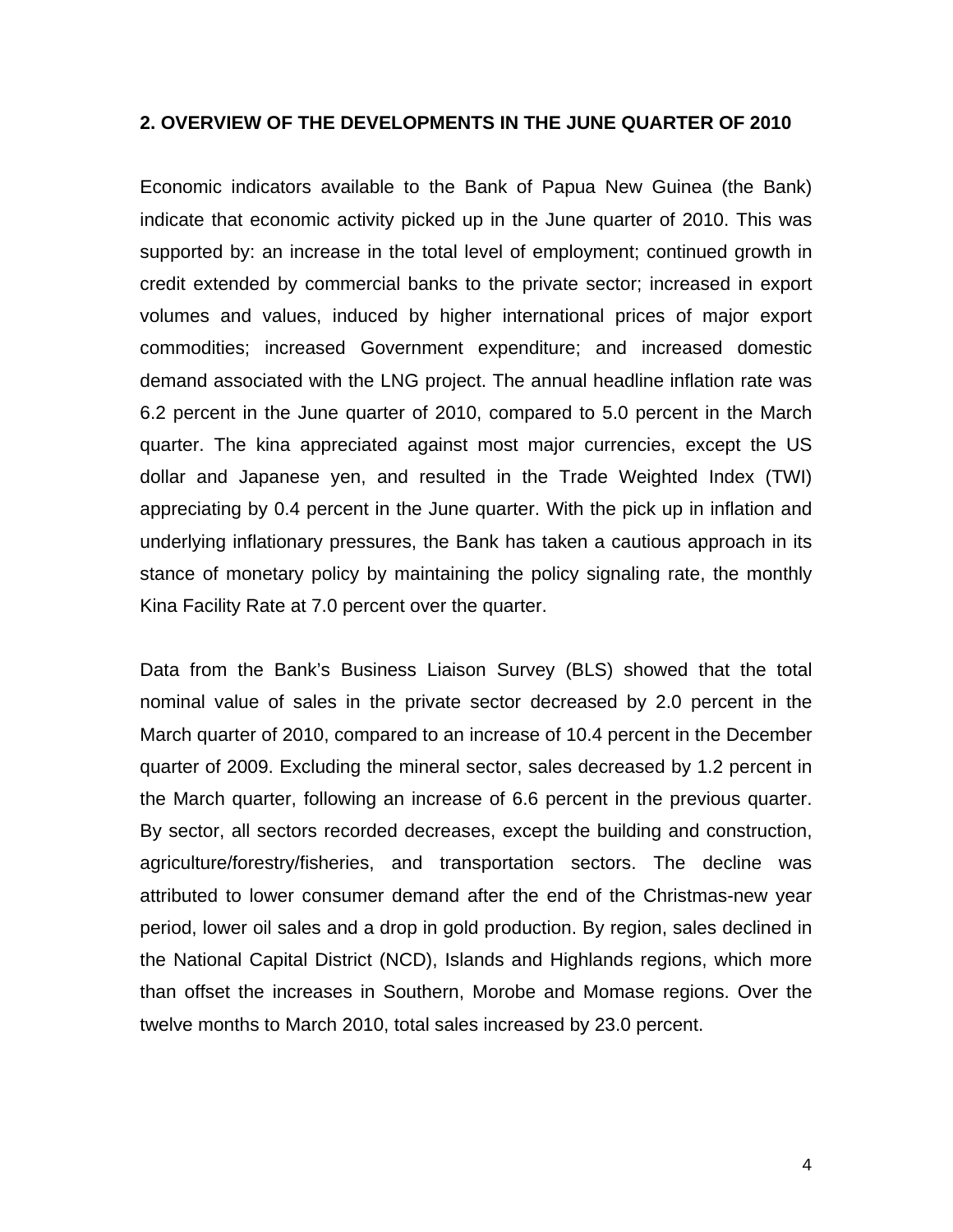The Bank's Employment Index shows that the level of employment in the formal private sector increased by 1.3 percent in the June quarter of 2010, following a decrease of 1.1 percent in the previous quarter. Excluding the mineral sector, the level of employment increased by 1.3 percent in the June quarter of 2010, after a drop of 1.2 percent in the previous quarter. By sector, employment increased in all the sectors, except the manufacturing and financial/business and other services sectors. The increase reflected increased activity associated with the construction phase of the LNG project, and the harvesting of coffee and palm oil. By region, employment picked up in the NCD, Highlands and Islands regions, while Southern, Morobe and Momase regions recorded declines. Over the year to June 2010, the total level of employment increased by 1.6 percent, up from 1.4 percent over the year to March 2010. Excluding the mineral sector, the level of employment increased by 1.4 percent over the year to June 2010, compared to 1.3 percent over the year to March 2010.

Quarterly headline inflation, as measured by the Consumer Price Index (CPI), was 1.6 percent in the June quarter of 2010, up from 1.4 percent in the previous quarter. There were increases in all the expenditure groups, with the largest in the 'Food', 'Rents, council charges, fuel and power', 'Transport and communication' and 'Household equipment and operations' expenditure groups. Annual headline inflation was 6.2 percent in the quarter, up from 5.0 percent in the March quarter. The high annual rate of inflation was driven by increases in the prices of food, especially fruits and vegetables, fuel and household equipment and operations. The increase also reflected a pick up in consumer demand. By region, all urban areas recorded price increases in the quarter and over the year to the June quarter of 2010. Annual trimmed-mean inflation was 5.8 percent in the quarter, up from 4.3 percent in the March quarter, while annual exclusion-based inflation was 4.8 percent, compared to 3.8 percent in the previous quarter.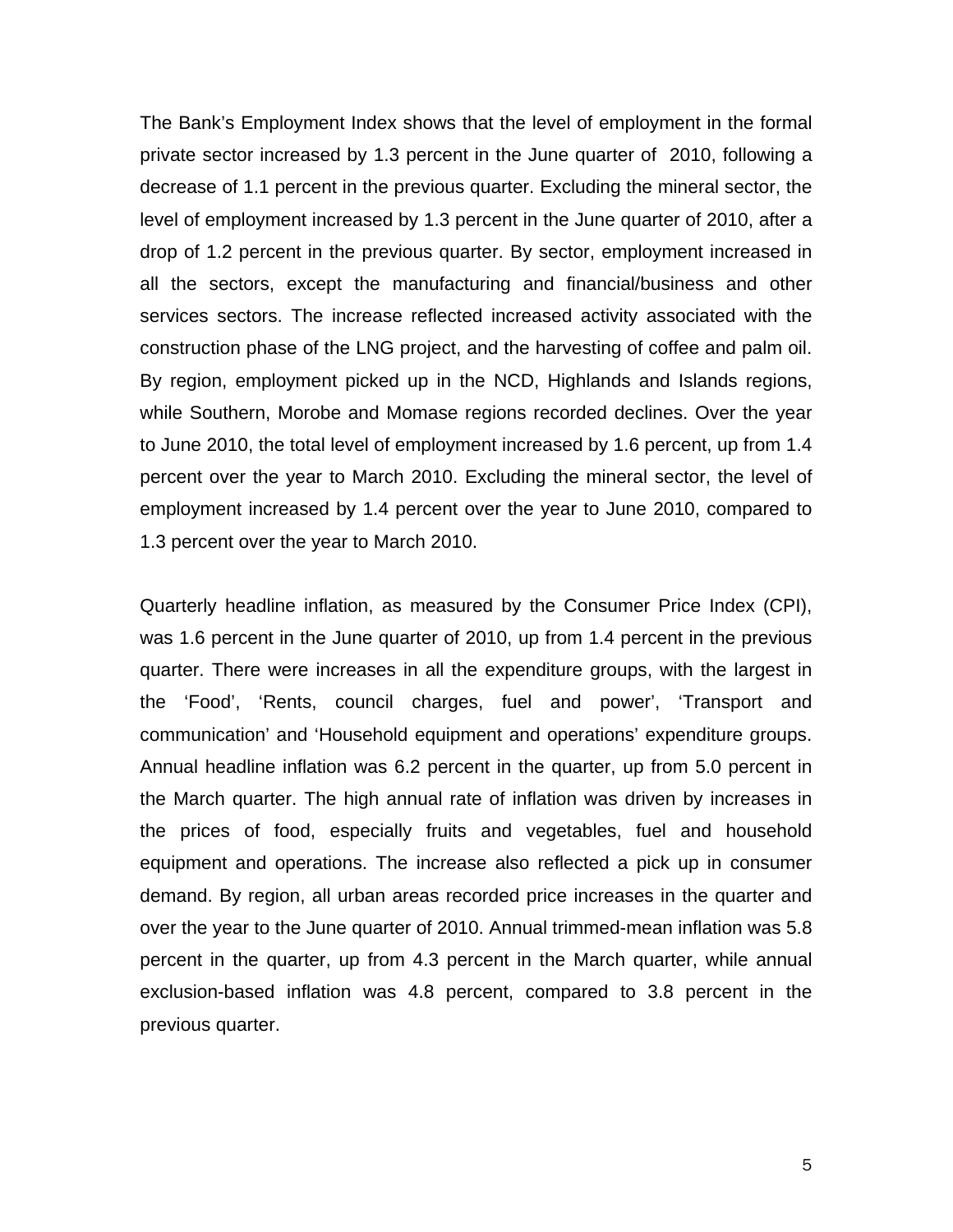In the June quarter of 2010, the daily average kina exchange rate appreciated against most major currencies, except the US dollar and Japanese yen. The kina appreciated by 0.6 percent against the Australian dollar to 0.4225, by 2.8 percent against the pound sterling to 0.2394, by 6.9 percent against the Euro to 0.2947, while it depreciated against the US dollar by 1.6 percent to 0.3600, and remained stable against the yen at 31.88. These movements resulted in the daily average Trade Weighted Index appreciating by 0.4 percent in the June quarter of 2010 to 32.50, up from 31.67 in the March quarter.

Higher international prices for all mineral, agricultural, log and marine product exports resulted in a 39.1 percent increase in the weighted average kina price of Papua New Guinea's exports in the June quarter of 2010, compared to the corresponding quarter of 2009. There was a 44.1 percent increase in the weighted average price of mineral exports, with higher kina prices of all mineral exports. For the agricultural, log and marine product exports, the weighted average price increased by 15.9 percent and was accounted for by higher kina prices of all agricultural and log exports, which more than offset lower prices of marine product exports.

There was an overall surplus of K534 million in the balance of payments for the first six months of 2010, compared to a surplus of K664 million in the corresponding period of 2009. This was due to a surplus in the capital and financial accounts, more than offsetting a deficit in the current account.

There was a deficit of K216 million in the current account for the first six months of 2010, compared to a deficit of K379 million in the corresponding period of 2009. The deficit in the current account was due to higher net service payments, which more than offset a higher trade account surplus and higher net transfer receipts.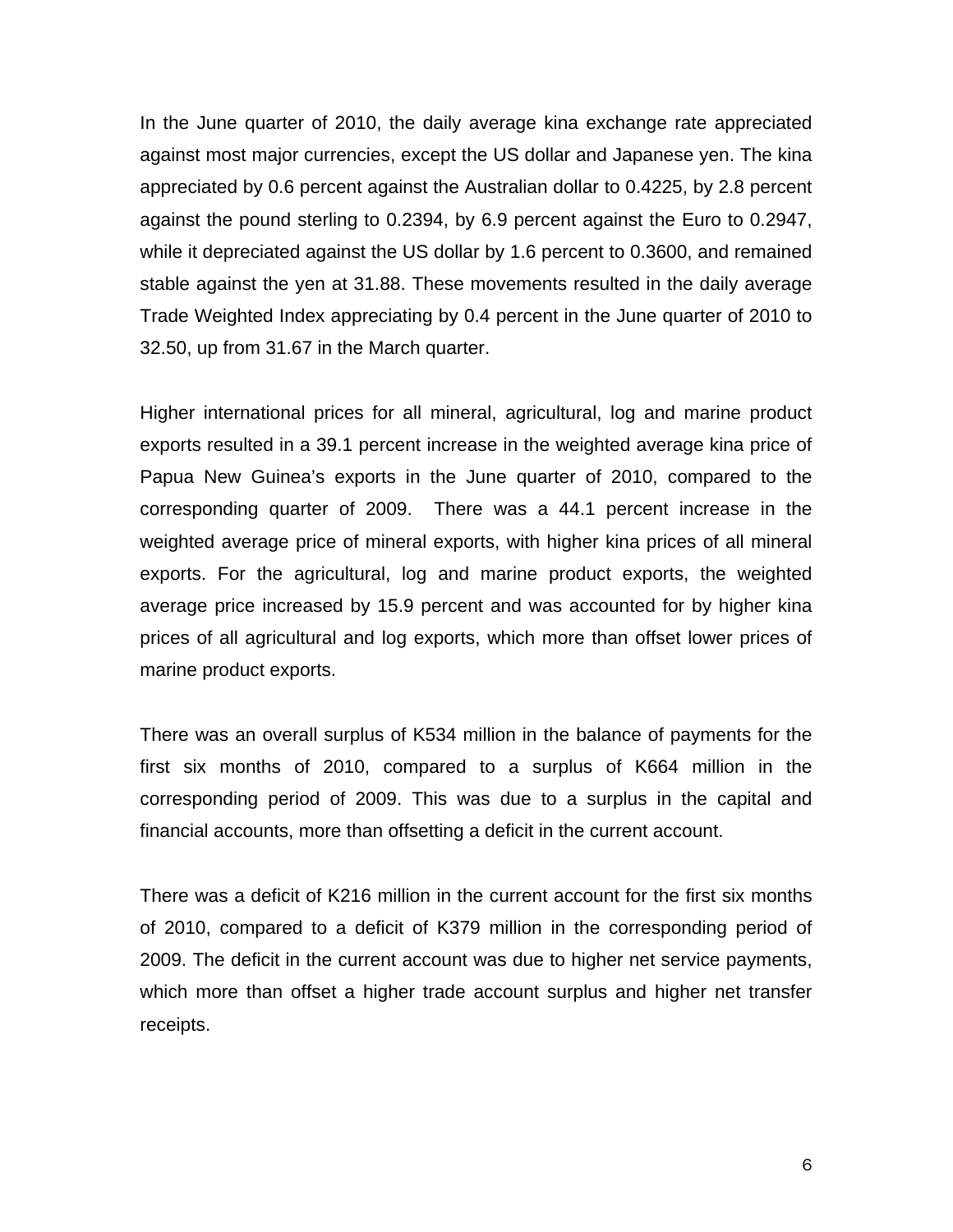The capital account recorded a net inflow of K81 million in the first six months of 2010, an increase of 68.8 percent from the corresponding period of 2009. This reflected higher transfers by donor agencies for project financing.

The financial account recorded a net inflow of K662 million in the first six months of 2010, compared to K1,023 million in the corresponding period of 2009. There were higher net inflows, mainly from Direct investments and Other investments. The increase in the Direct investment reflected higher investment in the country by non-residents, while the net inflow from Other investments reflected drawdown from the foreign currency account balances of resident mineral companies. These more than offset net outflows from portfolio investments, reflecting investments in short-term money market instruments by resident entities, investments in financial derivative instruments through hedge arrangements, a build-up in the net foreign assets of the banking system, and higher net loan repayments by the Government.

 The level of gross foreign exchange reserves at the end of June 2010 was K7,572.3 (US\$2,580.5) million, sufficient for 10.9 months of total and 15.2 months of non-mineral import covers.

The Bank continued its cautious approach to monetary policy by maintaining the monthly Kina Facility Rate (KFR) at 7.00 percent throughout the June quarter of 2010, consistent with the March 2010 Monetary Policy Statement (MPS). The dealing margin for the Repurchase Agreements (Repos) was kept unchanged at 100 basis points on both sides of the KFR. Domestic interest rates for short-term securities and wholesale deposits declined during the quarter, compared to the March quarter. The declining rates are attributed to excess liquidity in the banking system, which is due to high foreign exchange inflows and increased Government spending.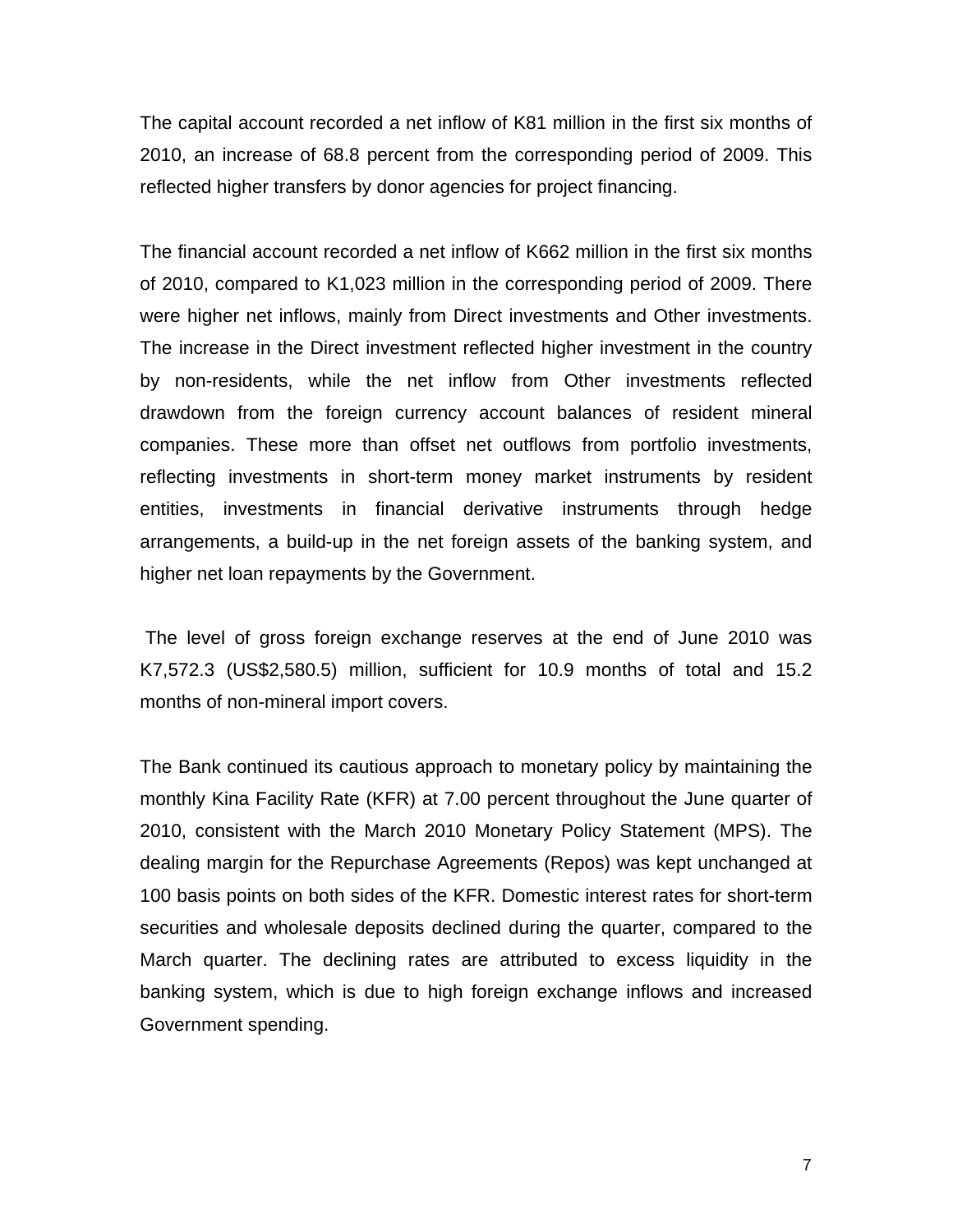The Bank continued to utilise Open Market Operation (OMO) instruments in the conduct of monetary policy over the June quarter of 2010. In addition to Central Bank Bills (CBB) issuances, Government Treasury bill and Inscribed stock auctions were conducted during the quarter, which helped diffuse some of the excess liquidity. However, these actions were not sufficient to stem the decline in market interest rates. The commercial banks also utilised the interbank market to meet their liquidity needs. The Cash Reserve Requirement (CRR) and the Minimum Liquid Assets Ratio (MLAR) of commercial banks were maintained at 3.0 percent and 25.0 percent, respectively, over the June quarter.

The average level of broad money supply (M3\*) increased by 6.4 percent in the June quarter of 2010, compared to a revised increase of 3.3 percent in the March quarter. This outcome was mainly due to an increase of 8.7 percent in average net foreign assets of depository corporations and an increase of 5.3 percent in average net private sector credit, which more than offset a decline of 10.2 percent in average net claims on the Central Government. Average domestic claims outstanding, excluding advances to the Central Government increased by 5.1 percent in the June quarter of 2010, compared to a revised increase of 6.1 percent in the previous quarter. The average level of monetary base (reserve money) increased by 19.3 percent in the June quarter of 2010, compared to a revised decline of 2.4 percent in the March quarter.

During the June quarter of 2010, total domestic credit extended by depository corporations to the private sector, public non-financial corporations, Provincial and Local Level Governments, and other financial corporations, increased by K344.6 million to K6,887.1 million, compared to a revised increase of K320.6 million in the March quarter. This was mainly due to an increase of K348.6 million in private sector credit and K22.5 million in public non-financial corporations, which more than offset a decline of K26.5 million in other financial corporations.